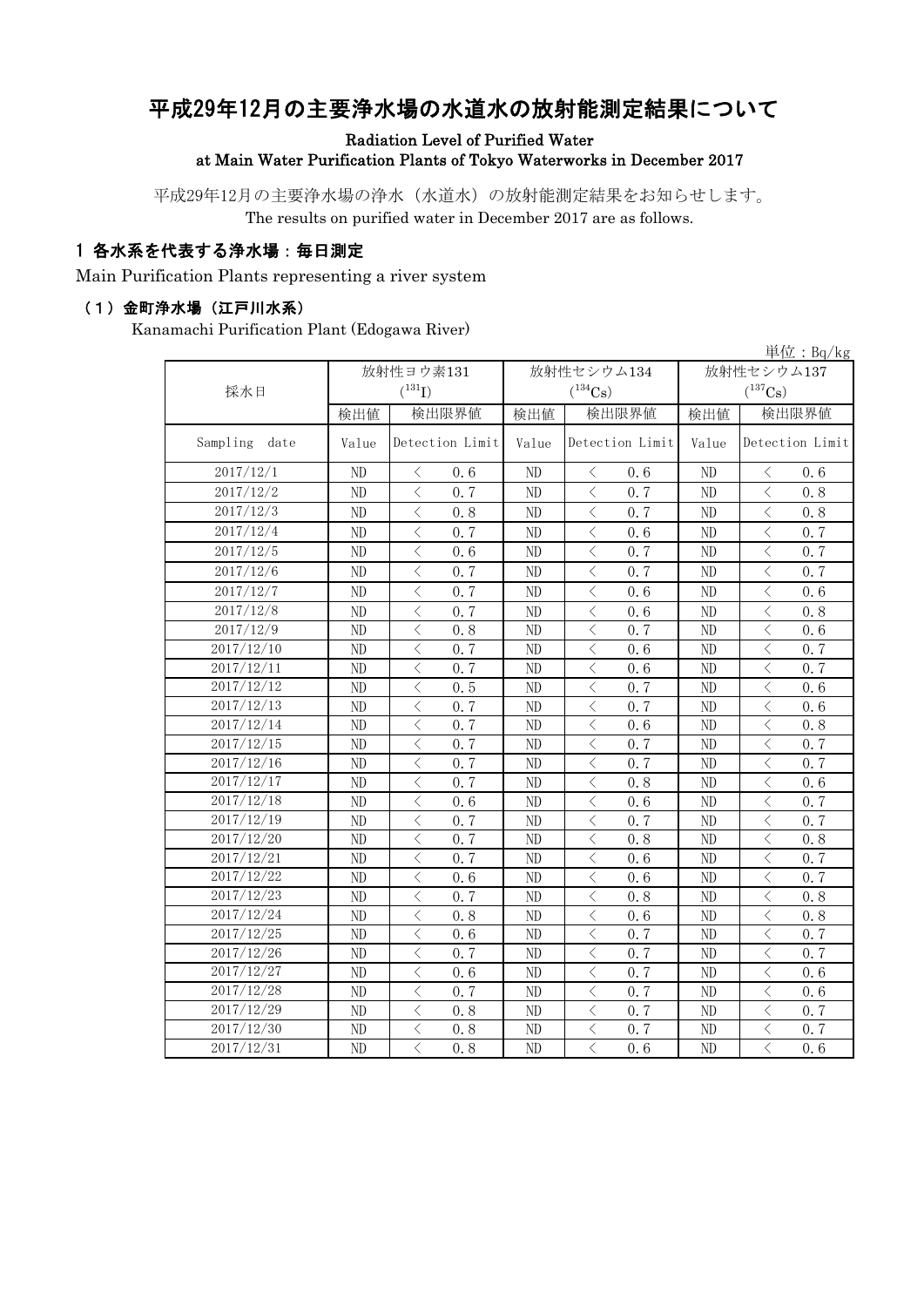## (2)朝霞浄水場 (荒川水系)

Asaka Purification Plant (Arakawa River)

|               |                |                                                 |                |                                                  |            | 単位: $Bq/kg$                                      |  |
|---------------|----------------|-------------------------------------------------|----------------|--------------------------------------------------|------------|--------------------------------------------------|--|
|               |                | 放射性ヨウ素131                                       |                | 放射性セシウム134                                       | 放射性セシウム137 |                                                  |  |
| 採水日           |                | $(^{131}I)$                                     |                | $(^{134}Cs)$                                     |            | $(^{137}Cs)$                                     |  |
|               | 検出値            | 検出限界値                                           | 検出値            | 検出限界値                                            | 検出値        | 検出限界値                                            |  |
| Sampling date | Value          | Detection Limit                                 | Value          | Detection Limit                                  | Value      | Detection Limit                                  |  |
| 2017/12/1     | ND             | $\langle$<br>0.5                                | ND             | $\lt$<br>0, 6                                    | ND         | $\langle$<br>0.7                                 |  |
| 2017/12/2     | ND             | $\langle$<br>0.8                                | N <sub>D</sub> | $\overline{\left\langle \right\rangle }$<br>0.5  | ND         | $\langle$<br>0.7                                 |  |
| 2017/12/3     | ND             | $\,$ $\,$ $\,$<br>0.8                           | ND             | $\langle$<br>0.7                                 | ND         | $\langle$<br>0.6                                 |  |
| 2017/12/4     | N <sub>D</sub> | $\langle$<br>0, 7                               | ND             | $\langle$<br>0, 7                                | ND         | $\langle$<br>0.6                                 |  |
| 2017/12/5     | $\rm ND$       | $\lt$<br>0.7                                    | ND             | $\lt$<br>0.7                                     | $\rm ND$   | $\lt$<br>0.7                                     |  |
| 2017/12/6     | ND             | $\lt$<br>0.6                                    | ND             | $\langle$<br>0.5                                 | ND         | $\lt$<br>0.7                                     |  |
| 2017/12/7     | ND             | $\langle$<br>0.7                                | ND             | $\lt$<br>0.6                                     | ND         | $\lt$<br>0.8                                     |  |
| 2017/12/8     | ND             | $\lt$<br>0.6                                    | ND             | $\lt$<br>0.6                                     | ND         | $\lt$<br>0.8                                     |  |
| 2017/12/9     | N <sub>D</sub> | $\langle$<br>0.6                                | ND             | $\,$ $\,$ $\,$<br>0.7                            | ND         | $\langle$<br>0.7                                 |  |
| 2017/12/10    | ND             | $\lt$<br>0.7                                    | ND             | $\langle$<br>0.8                                 | ND         | $\langle$<br>0.7                                 |  |
| 2017/12/11    | ND             | $\lt$<br>0.7                                    | ND             | $\lt$<br>0.7                                     | ND         | $\langle$<br>0.7                                 |  |
| 2017/12/12    | ND             | $\lt$<br>0.7                                    | ND             | $\langle$<br>0.6                                 | ND         | $\lt$<br>0.7                                     |  |
| 2017/12/13    | ND             | $\lt$<br>0.8                                    | ND             | 0.7<br>$\langle$                                 | ND         | $\lt$<br>0.6                                     |  |
| 2017/12/14    | ND             | $\lt$<br>0.7                                    | ND             | $\langle$<br>0.8                                 | ND         | $\lt$<br>0.7                                     |  |
| 2017/12/15    | ND             | $\langle$<br>0.6                                | ND             | $\langle$<br>0.8                                 | ND         | $\lt$<br>0.7                                     |  |
| 2017/12/16    | ND             | $\langle$<br>0.8                                | ND             | $\lt$<br>0.6                                     | ND         | $\lt$<br>0.7                                     |  |
| 2017/12/17    | $\rm ND$       | $\langle$<br>0.8                                | ND             | $\langle$<br>0.7                                 | ND         | $\langle$<br>0.8                                 |  |
| 2017/12/18    | ND             | $\lt$<br>0.6                                    | ND             | $\,$ $\,$ $\,$<br>0.7                            | ND         | $\langle$<br>0.7                                 |  |
| 2017/12/19    | $\rm ND$       | $\lt$<br>0.6                                    | ND             | $\lt$<br>0.7                                     | $\rm ND$   | $\lt$<br>0.6                                     |  |
| 2017/12/20    | ND             | $\langle$<br>0.6                                | ND             | $\langle$<br>0.8                                 | ND         | $\lt$<br>0.7                                     |  |
| 2017/12/21    | ND             | $\langle$<br>0.7                                | ND             | $\langle$<br>0.7                                 | ND         | $\langle$<br>0.7                                 |  |
| 2017/12/22    | ND             | $\lt$<br>0.7                                    | ND             | $\,$ $\,$ $\,$<br>0.6                            | ND         | $\lt$<br>0.6                                     |  |
| 2017/12/23    | ND             | $\langle$<br>0.7                                | ND             | $\langle$<br>0, 6                                | ND         | $\langle$<br>0, 6                                |  |
| 2017/12/24    | ND             | $\lt$<br>0.8                                    | ND             | $\lt$<br>0.6                                     | ND         | $\langle$<br>0.7                                 |  |
| 2017/12/25    | ND             | $\lt$<br>0.6                                    | ND             | $\lt$<br>0.6                                     | ND         | $\lt$<br>0.7                                     |  |
| 2017/12/26    | ND             | $\langle$<br>0.6                                | ND             | $\lt$<br>0.6                                     | ND         | $\langle$<br>0.7                                 |  |
| 2017/12/27    | ND             | $\lt$<br>0.7                                    | ND             | $\lt$<br>0.8                                     | ND         | $\langle$<br>0.8                                 |  |
| 2017/12/28    | ND             | $\langle$<br>0.7                                | N <sub>D</sub> | $\overline{\left\langle \right\rangle }$<br>0, 8 | ND         | $\overline{\left\langle \right\rangle }$<br>0, 7 |  |
| 2017/12/29    | ND             | $\langle$<br>0.8                                | ND             | $\langle$<br>0.7                                 | ND         | $\lt$<br>0.7                                     |  |
| 2017/12/30    | ND             | $\overline{\left\langle \right\rangle }$<br>0.8 | ND             | $\langle$<br>0.8                                 | ND         | $\langle$<br>0.7                                 |  |
| 2017/12/31    | ND             | $\overline{\langle}$<br>0.8                     | ND             | $\overline{\langle}$<br>0.6                      | ND         | $\langle$<br>0.7                                 |  |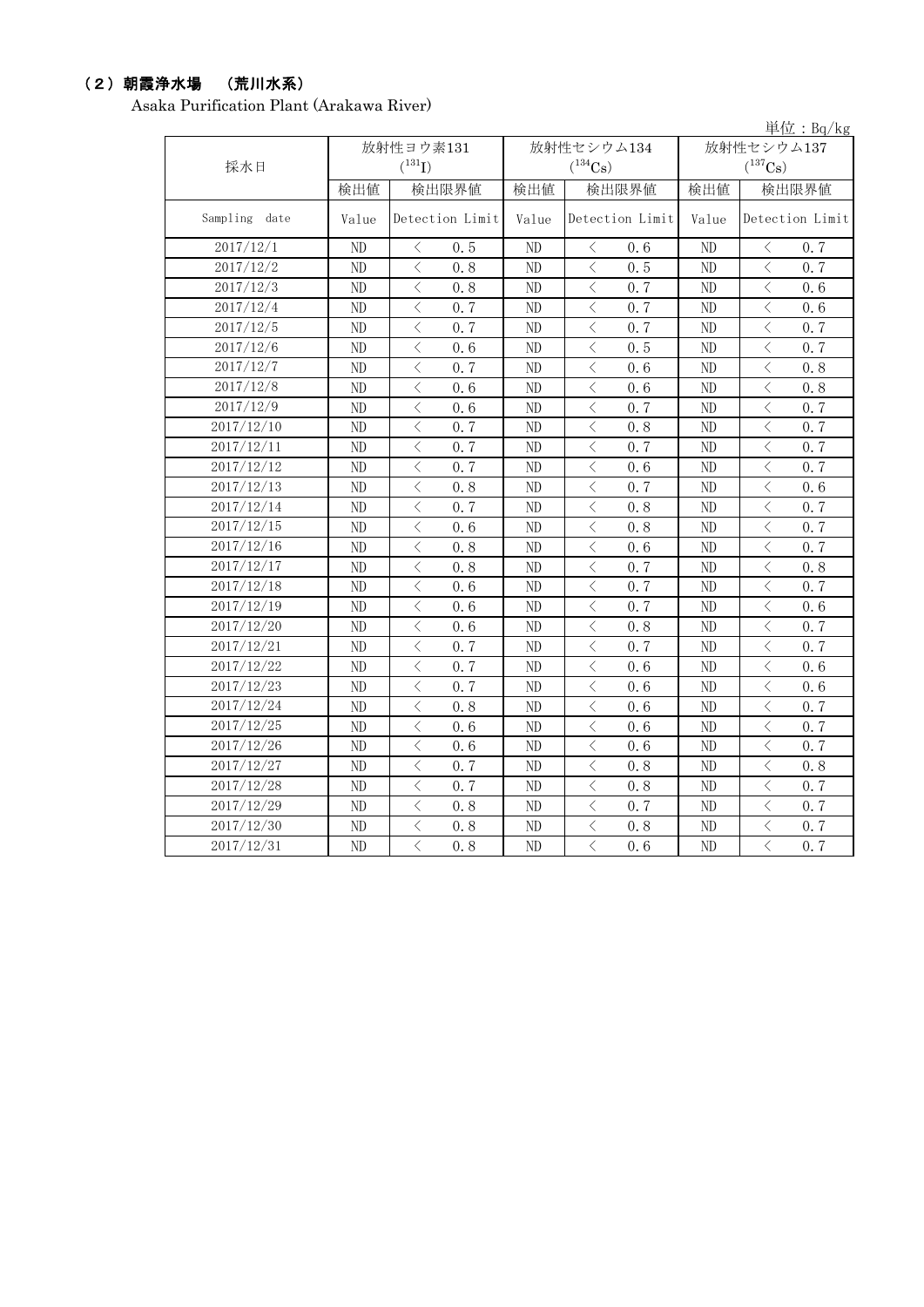## (3)小作浄水場 (多摩川水系)

Ozaku Purification Plant (Tamagawa River)

|                         |       |                                                 |            |                                     |       | 単位: $Bq/kg$                                                                                                                                                                |
|-------------------------|-------|-------------------------------------------------|------------|-------------------------------------|-------|----------------------------------------------------------------------------------------------------------------------------------------------------------------------------|
|                         |       | 放射性ヨウ素131                                       |            | 放射性セシウム134                          |       | 放射性セシウム137                                                                                                                                                                 |
| 採水日                     |       | $(^{131}I)$                                     |            | $(^{134}Cs)$                        |       | $(^{137}Cs)$                                                                                                                                                               |
|                         | 検出値   | 検出限界値                                           | 検出値        | 検出限界値                               | 検出値   | 検出限界値                                                                                                                                                                      |
| Sampling date           | Value | Detection Limit                                 | Value      | Detection Limit                     | Value | Detection Limit                                                                                                                                                            |
| 2017/12/1               | ND    | $\langle$<br>0.6                                | ND         | $\langle$<br>0.7                    | ND    | $\langle$<br>0.6                                                                                                                                                           |
| 2017/12/2               | ND    | $\lt$<br>0, 7                                   | ${\rm ND}$ | $\hspace{0.5cm}\mathopen{<}$<br>0.6 | ND    | $\hspace{0.5cm}\mathopen{<}$<br>0.5                                                                                                                                        |
| 2017/12/3               | ND    | $\lt$<br>0.8                                    | ND         | $\lt$<br>0.6                        | ND    | $\hspace{0.5cm}\mathopen{<}$<br>0.7                                                                                                                                        |
| 2017/12/4               | ND    | $\lt$<br>0.8                                    | ND         | $\lt$<br>0.7                        | ND    | $\hspace{0.5cm}\mathopen{<}$<br>0.6                                                                                                                                        |
| 2017/12/5               | ND    | $\lt$<br>0.7                                    | ND         | $\lt$<br>0.7                        | ND    | $\hspace{0.5cm}\mathopen{<}$<br>0.8                                                                                                                                        |
| 2017/12/6               | ND    | $\lt$<br>0.6                                    | ND         | $\lt$<br>0.7                        | ND    | $\hspace{0.5cm}\mathopen{<}$<br>0.6                                                                                                                                        |
| 2017/12/7               | ND    | $\lt$<br>0.6                                    | ND         | $\lt$<br>0.7                        | ND    | $\, < \,$<br>0.7                                                                                                                                                           |
| 2017/12/8               | ND    | $\langle$<br>0.7                                | ND         | $\lt$<br>0.6                        | ND    | $\lt$<br>0.7                                                                                                                                                               |
| 2017/12/9               | ND    | $\langle$<br>0.8                                | ND         | $\lt$<br>0.7                        | ND    | $\,$ $\,$ $\,$<br>0.7                                                                                                                                                      |
| 2017/12/10              | ND    | $\langle$<br>0, 7                               | ND         | $\langle$<br>0.7                    | ND    | $\,$ $\,$ $\,$<br>0.8                                                                                                                                                      |
| 2017/12/11              | ND    | $\langle$<br>0.7                                | ND         | $\langle$<br>0.7                    | ND    | $\,$ $\,$ $\,$<br>0.9                                                                                                                                                      |
| 2017/12/12              | ND    | $\langle$<br>0.6                                | ND         | $\langle$<br>0.5                    | ND    | $\langle$<br>0, 8                                                                                                                                                          |
| 2017/12/13              | ND    | $\langle$<br>0.7                                | ND         | $\langle$<br>0.7                    | ND    | $\lt$<br>0.8                                                                                                                                                               |
| 2017/12/14              | ND    | $\langle$<br>0, 7                               | ND         | $\langle$<br>0.8                    | ND    | $\langle$<br>0.7                                                                                                                                                           |
| 2017/12/15              | ND    | $\langle$<br>0, 7                               | ND         | $\langle$<br>0.7                    | ND    | $\langle$<br>0, 6                                                                                                                                                          |
| 2017/12/16              | ND    | $\langle$<br>0.8                                | ND         | $\langle$<br>0.7                    | ND    | $\langle$<br>0.6                                                                                                                                                           |
| $2017/12/\overline{17}$ | ND    | $\langle$<br>0.7                                | ND         | $\langle$<br>0.7                    | ND    | $\langle$<br>0.7                                                                                                                                                           |
| 2017/12/18              | ND    | $\langle$<br>0.7                                | ND         | $\langle$<br>0.8                    | ND    | $\langle$<br>0.9                                                                                                                                                           |
| 2017/12/19              | ND    | $\langle$<br>0.7                                | ND         | $\langle$<br>0.8                    | ND    | $\langle$<br>0.7                                                                                                                                                           |
| 2017/12/20              | ND    | $\langle$<br>0.6                                | ND         | $\langle$<br>0.7                    | ND    | $\overline{\left\langle \right\rangle }$<br>0.6                                                                                                                            |
| 2017/12/21              | ND    | $\langle$<br>0.7                                | ND         | $\langle$<br>0.6                    | ND    | $\langle$<br>0.7                                                                                                                                                           |
| 2017/12/22              | ND    | $\langle$<br>0.7                                | ND         | $\langle$<br>0.7                    | ND    | $\langle$<br>0.7                                                                                                                                                           |
| 2017/12/23              | ND    | $\langle$<br>0.8                                | ND         | $\langle$<br>0.5                    | ND    | $\overline{\left\langle \right\rangle }$<br>0.6                                                                                                                            |
| 2017/12/24              | ND    | $\langle$<br>0.7                                | ND         | $\langle$<br>0.8                    | ND    | $\,$ $\,$ $\,$<br>0.7                                                                                                                                                      |
| 2017/12/25              | ND    | $\lt$<br>0.6                                    | ND         | $\langle$<br>0.6                    | ND    | $\hspace{0.5cm}\mathopen{<}$<br>0.6                                                                                                                                        |
| 2017/12/26              | ND    | $\lt$<br>0.6                                    | ND         | $\lt$<br>0.7                        | ND    | $\hspace{0.5cm}\mathopen{<}$<br>0.7                                                                                                                                        |
| 2017/12/27              | ND    | $\lt$<br>0.7                                    | ND         | $\lt$<br>0.7                        | ND    | $\hspace{0.5cm}\mathopen{\begin{array}{c} \mathopen{\begin{array}{c} \mathopen{\hskip 1pt}\mathopen{\label{array}{c} \mathopen{\hskip 1pt}\mathopen{\end{array}}}}$<br>0.7 |
| 2017/12/28              | ND    | $\lt$<br>0.6                                    | ND         | $\lt$<br>0.5                        | ND    | $\,$ $\,$ $\,$<br>0.7                                                                                                                                                      |
| 2017/12/29              | ND    | $\lt$<br>0.7                                    | ND         | $\lt$<br>0.7                        | ND    | $\hspace{0.5cm}\mathopen{<}$<br>0.8                                                                                                                                        |
| 2017/12/30              | ND    | $\lt$<br>0.8                                    | ND         | $\lt$<br>0.7                        | ND    | $\hspace{0.5cm}\mathopen{\begin{array}{c} \mathopen{\begin{array}{c} \mathopen{\hskip 1pt}\mathopen{\label{array}{c} \mathopen{\hskip 1pt}\mathopen{\end{array}}}}$<br>0.6 |
| 2017/12/31              | ND    | $\overline{\left\langle \right\rangle }$<br>0.8 | ND         | $\langle$<br>0.7                    | ND    | $\overline{\langle}$<br>0.6                                                                                                                                                |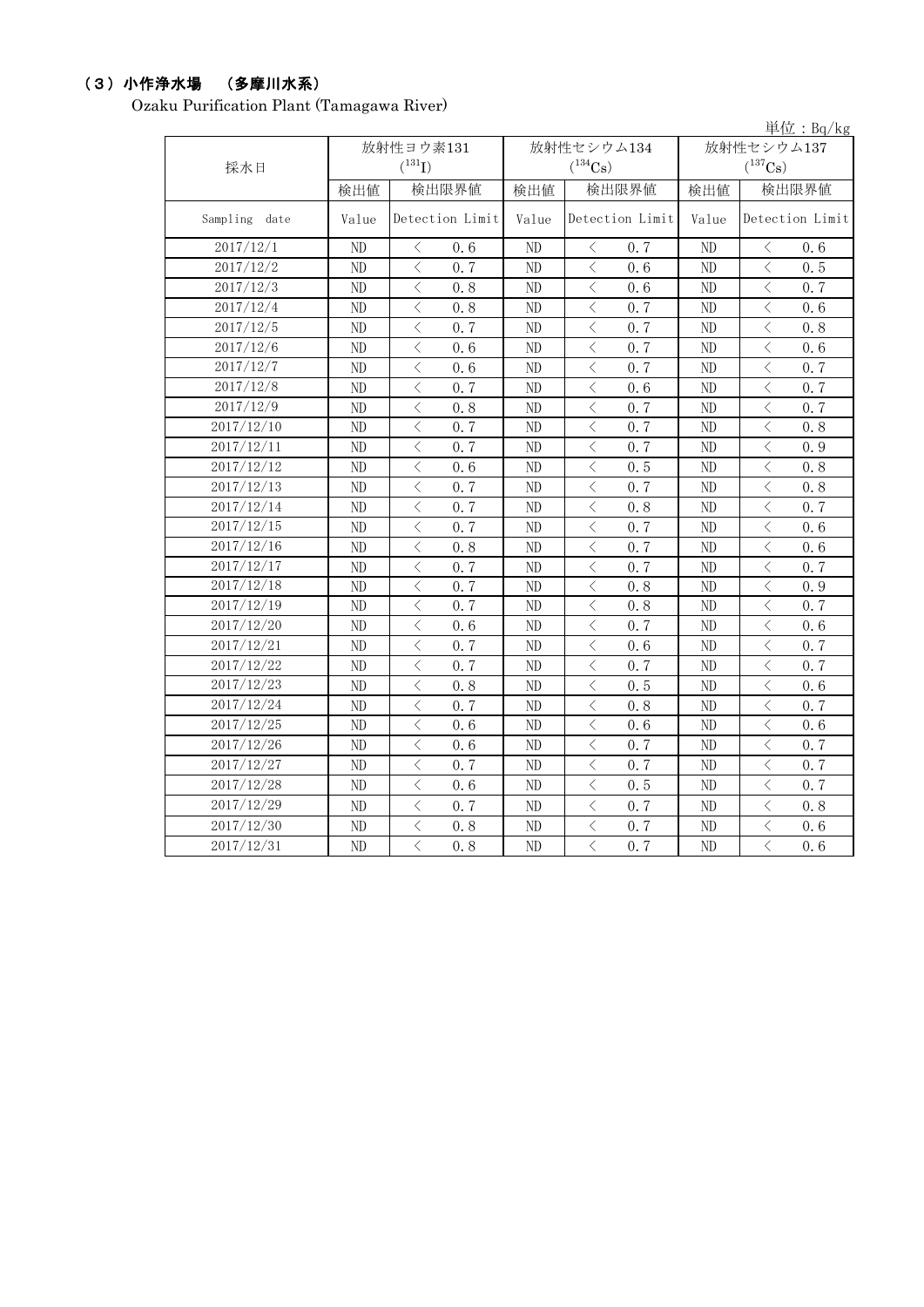## (4)東村山浄水場 (多摩川・荒川水系)

Higashi-murayama Purification Plant (Tamagawa・Arakawa River)

|               |           |                                                                                                                                                                                     |       |                   |                | $\vert \dot{\Xi} \vert \dot{\Xi}$ : Bq/kg       |  |
|---------------|-----------|-------------------------------------------------------------------------------------------------------------------------------------------------------------------------------------|-------|-------------------|----------------|-------------------------------------------------|--|
|               | 放射性ヨウ素131 |                                                                                                                                                                                     |       | 放射性セシウム134        | 放射性セシウム137     |                                                 |  |
| 採水日           |           | $(^{131}I)$                                                                                                                                                                         |       | $(^{134}Cs)$      |                | $(^{137}Cs)$                                    |  |
|               | 検出値       | 検出限界値                                                                                                                                                                               | 検出値   | 検出限界値             | 検出値            | 検出限界値                                           |  |
| Sampling date | Value     | Detection Limit                                                                                                                                                                     | Value | Detection Limit   | Value          | Detection Limit                                 |  |
| 2017/12/1     | ND        | $\langle$<br>0.8                                                                                                                                                                    | ND    | $\langle$<br>0, 7 | ND             | $\langle$<br>0.7                                |  |
| 2017/12/2     | ND        | $\langle$<br>0.8                                                                                                                                                                    | ND    | $\langle$<br>0.7  | ND             | $\overline{\left\langle \right\rangle }$<br>0.6 |  |
| 2017/12/3     | ND        | $\langle$<br>0.8                                                                                                                                                                    | ND    | $\langle$<br>0.6  | ND             | $\overline{\left\langle \right\rangle }$<br>0.7 |  |
| 2017/12/4     | ND        | $\langle$<br>0.7                                                                                                                                                                    | ND    | $\langle$<br>0.5  | ND             | $\overline{\left\langle \right\rangle }$<br>0.6 |  |
| 2017/12/5     | ND        | $\lt$<br>0.7                                                                                                                                                                        | ND    | $\langle$<br>0.7  | ND             | $\langle$<br>0.7                                |  |
| 2017/12/6     | ND        | $\overline{\left\langle \right\rangle }$<br>0.9                                                                                                                                     | ND    | $\langle$<br>0.7  | ND             | $\overline{\left\langle \right\rangle }$<br>0.7 |  |
| 2017/12/7     | ND        | $\langle$<br>0.5                                                                                                                                                                    | ND    | $\langle$<br>0.6  | N <sub>D</sub> | $\overline{\left\langle \right\rangle }$<br>0.7 |  |
| 2017/12/8     | ND        | $\langle$<br>0, 7                                                                                                                                                                   | ND    | $\langle$<br>0.8  | ND             | $\lt$<br>0.7                                    |  |
| 2017/12/9     | ND        | $\overline{\left\langle \right\rangle }$<br>0.8                                                                                                                                     | ND    | $\langle$<br>0.6  | ND             | $\overline{\left\langle \right\rangle }$<br>0.6 |  |
| 2017/12/10    | ND        | $\langle$<br>0, 7                                                                                                                                                                   | ND    | $\langle$<br>0.6  | N <sub>D</sub> | $\overline{\left\langle \right\rangle }$<br>0.6 |  |
| 2017/12/11    | ND        | $\lt$<br>0.6                                                                                                                                                                        | ND    | $\lt$<br>0.6      | ND             | $\langle$<br>0.7                                |  |
| 2017/12/12    | ND        | $\lt$<br>0.7                                                                                                                                                                        | ND    | $\langle$<br>0.6  | ND             | $\lt$<br>0.7                                    |  |
| 2017/12/13    | ND        | $\langle$<br>0, 7                                                                                                                                                                   | ND    | $\langle$<br>0.7  | N <sub>D</sub> | $\overline{\left\langle \right\rangle }$<br>0.7 |  |
| 2017/12/14    | ND        | $\lt$<br>0.7                                                                                                                                                                        | ND    | $\lt$<br>0.6      | ND             | $\langle$<br>0.6                                |  |
| 2017/12/15    | ND        | $\lt$<br>0.7                                                                                                                                                                        | ND    | $\lt$<br>0.6      | ND             | $\lt$<br>0.7                                    |  |
| 2017/12/16    | ND        | $\langle$<br>0.8                                                                                                                                                                    | ND    | $\lt$<br>0.8      | N <sub>D</sub> | $\langle$<br>0.8                                |  |
| 2017/12/17    | ND        | $\lt$<br>0.8                                                                                                                                                                        | ND    | $\lt$<br>0.7      | ND             | $\langle$<br>0.7                                |  |
| 2017/12/18    | ND        | $\lt$<br>0.8                                                                                                                                                                        | ND    | $\lt$<br>0.6      | ND             | $\lt$<br>0.8                                    |  |
| 2017/12/19    | ND        | $\langle$<br>0.7                                                                                                                                                                    | ND    | $\langle$<br>0.8  | ND             | $\langle$<br>0.7                                |  |
| 2017/12/20    | ND        | $\langle$<br>0.5                                                                                                                                                                    | ND    | $\langle$<br>0.7  | ND.            | $\overline{\left\langle \right\rangle }$<br>0.7 |  |
| 2017/12/21    | ND        | $\langle$<br>0, 7                                                                                                                                                                   | ND    | $\langle$<br>0.8  | ND             | $\overline{\left\langle \right\rangle }$<br>0.7 |  |
| 2017/12/22    | ND        | $\,$ $\,$ $\,$<br>0.7                                                                                                                                                               | ND    | $\lt$<br>0, 6     | ND             | $\langle$<br>0, 7                               |  |
| 2017/12/23    | ND        | $\langle$<br>0, 7                                                                                                                                                                   | ND    | $\langle$<br>0.6  | ND             | $\overline{\left\langle \right\rangle }$<br>0.7 |  |
| 2017/12/24    | ND        | $\lt$<br>0.7                                                                                                                                                                        | ND    | $\lt$<br>0.7      | ND             | $\lt$<br>0.8                                    |  |
| 2017/12/25    | ND        | $\langle$<br>0.7                                                                                                                                                                    | ND    | $\lt$<br>0.8      | ND             | $\lt$<br>0.7                                    |  |
| 2017/12/26    | ND        | $\lt$<br>0, 6                                                                                                                                                                       | ND    | $\langle$<br>0, 6 | ND             | $\langle$<br>0.8                                |  |
| 2017/12/27    | ND        | $\lt$<br>0.6                                                                                                                                                                        | ND    | $\lt$<br>0.6      | ND             | $\lt$<br>0.6                                    |  |
| 2017/12/28    | ND        | $\langle$<br>0.6                                                                                                                                                                    | ND    | $\langle$<br>0.7  | ND             | $\langle$<br>0.7                                |  |
| 2017/12/29    | ND        | $\langle$<br>0.8                                                                                                                                                                    | ND    | $\lt$<br>0.6      | ND             | $\langle$<br>0.8                                |  |
| 2017/12/30    | ND        | $\langle$<br>0.6                                                                                                                                                                    | ND    | $\lt$<br>0.7      | ND             | $\langle$<br>0.7                                |  |
| 2017/12/31    | ND        | $\overline{\left\langle \right. }% ,\left\langle \overline{\left\langle \right. }% ,\left\langle \overline{\left\langle \right. }\right\rangle \right\rangle \left. \right.$<br>0.8 | ND    | $\langle$<br>0.7  | ND             | $\overline{\left\langle \right\rangle }$<br>0.7 |  |
|               |           |                                                                                                                                                                                     |       |                   |                |                                                 |  |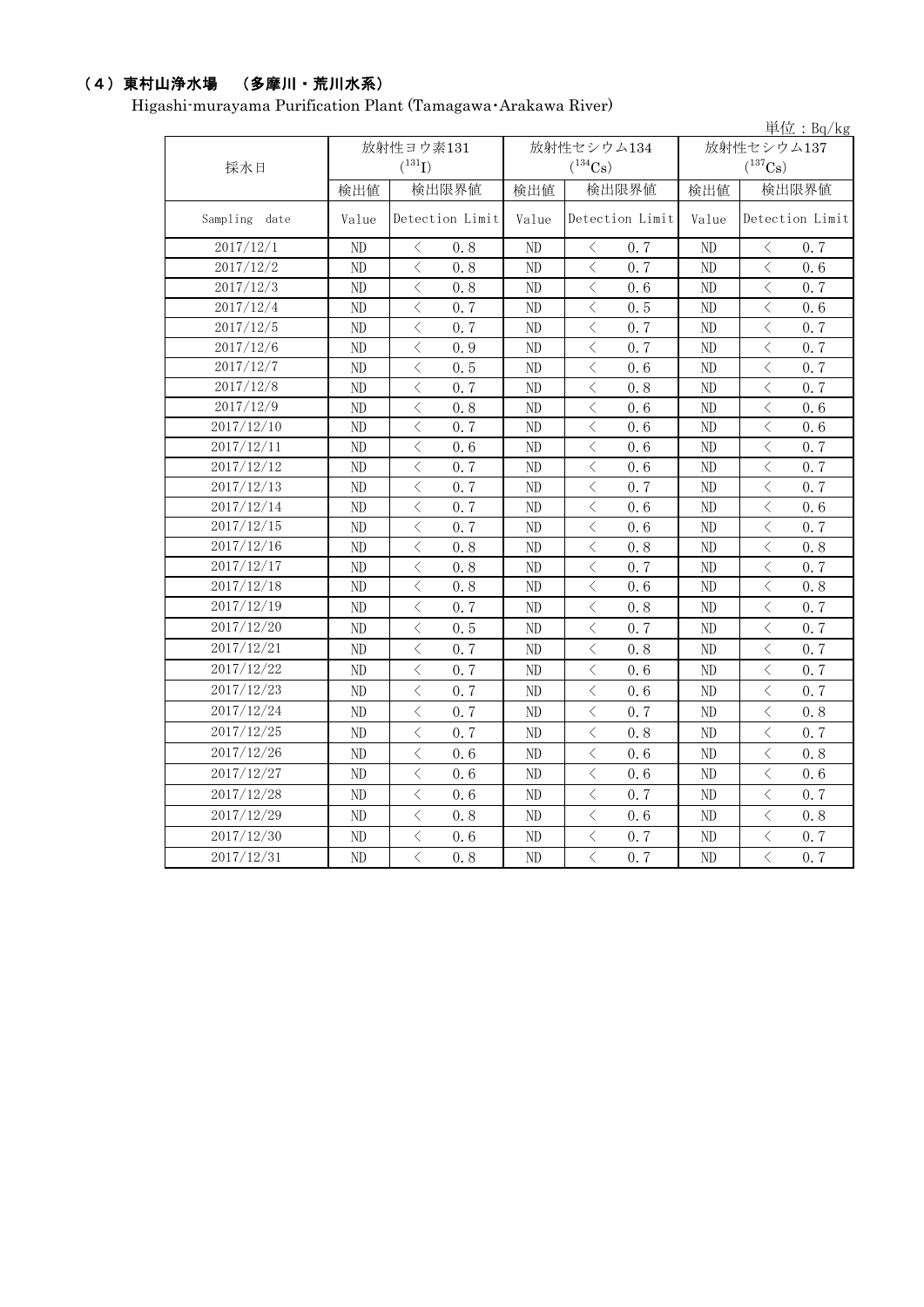## (5)長沢浄水場 (相模川水系)

Nagasawa Purification Plant (Sagamigawa River)

| 単位: $Bq/kg$      |                |                             |                |                                                                                                                                                                            |                |                                                 |  |  |
|------------------|----------------|-----------------------------|----------------|----------------------------------------------------------------------------------------------------------------------------------------------------------------------------|----------------|-------------------------------------------------|--|--|
|                  |                | 放射性ヨウ素131                   |                | 放射性セシウム134                                                                                                                                                                 | 放射性セシウム137     |                                                 |  |  |
| 採水日              |                | $(^{131}I)$                 |                | $(^{134}Cs)$                                                                                                                                                               |                | $(^{137}Cs)$                                    |  |  |
|                  | 検出値            | 検出限界値                       | 検出値            | 検出限界値                                                                                                                                                                      | 検出値            | 検出限界値                                           |  |  |
| Sampling<br>date | Value          | Detection Limit             | Value          | Detection Limit                                                                                                                                                            | Value          | Detection Limit                                 |  |  |
| 2017/12/1        | ND             | $\langle$<br>0.6            | ND             | $\langle$<br>0.6                                                                                                                                                           | ND             | $\langle$<br>0.7                                |  |  |
| 2017/12/2        | ND             | $\langle$<br>0.7            | ND             | $\lt$<br>0.7                                                                                                                                                               | ND             | $\lt$<br>0.8                                    |  |  |
| 2017/12/3        | ND             | $\langle$<br>0.8            | ND             | $\langle$<br>0.5                                                                                                                                                           | ND             | $\overline{\left\langle \right\rangle }$<br>0.8 |  |  |
| 2017/12/4        | ND             | $\lt$<br>0.7                | ND             | $\hspace{0.5cm}\mathopen{\begin{array}{c} \mathopen{\begin{array}{c} \mathopen{\hskip 1pt}\mathopen{\label{array}{c} \mathopen{\hskip 1pt}\mathopen{\end{array}}}}$<br>0.6 | ND             | $\lt$<br>0.8                                    |  |  |
| 2017/12/5        | ND             | $\langle$<br>0.7            | ND             | $\langle$<br>0.7                                                                                                                                                           | ND             | $\lt$<br>0.7                                    |  |  |
| 2017/12/6        | ND             | $\langle$<br>0.7            | ND             | $\lt$<br>0.7                                                                                                                                                               | ND             | $\lt$<br>0.6                                    |  |  |
| 2017/12/7        | ND             | $\langle$<br>0.7            | ND             | $\langle$<br>0.7                                                                                                                                                           | ND             | $\lt$<br>0.7                                    |  |  |
| 2017/12/8        | ND             | $\langle$<br>0.7            | ND             | $\langle$<br>0.7                                                                                                                                                           | ND             | $\lt$<br>0.7                                    |  |  |
| 2017/12/9        | ND             | $\langle$<br>0.9            | ND             | $\langle$<br>0, 7                                                                                                                                                          | ND             | $\langle$<br>0.7                                |  |  |
| 2017/12/10       | ND             | $\lt$<br>0.7                | ND             | $\, < \,$<br>0.7                                                                                                                                                           | ND             | $\lt$<br>0.6                                    |  |  |
| 2017/12/11       | ND             | $\langle$<br>0.6            | ND             | $\, < \,$<br>0.7                                                                                                                                                           | ND             | $\langle$<br>0.8                                |  |  |
| 2017/12/12       | ND             | $\langle$<br>0.8            | ND             | $\,$ $\,$ $\,$<br>0.6                                                                                                                                                      | ND             | $\overline{\left\langle \right\rangle }$<br>0.6 |  |  |
| 2017/12/13       | ND             | $\langle$<br>0, 7           | ND             | $\,$ $\,$ $\,$<br>0.7                                                                                                                                                      | ND             | $\langle$<br>0.7                                |  |  |
| 2017/12/14       | ND             | $\langle$<br>0.8            | ND             | $\lt$<br>0.8                                                                                                                                                               | ND             | $\overline{\left\langle \right\rangle }$<br>0.9 |  |  |
| 2017/12/15       | ND             | $\,$ $\,$ $\,$<br>0.8       | ND             | $\,$ $\,$ $\,$<br>0.8                                                                                                                                                      | ND             | $\langle$<br>0.7                                |  |  |
| 2017/12/16       | ND             | $\langle$<br>0.8            | ND             | $\langle$<br>0.5                                                                                                                                                           | ND             | $\lt$<br>0.7                                    |  |  |
| 2017/12/17       | N <sub>D</sub> | $\overline{\langle}$<br>0.6 | N <sub>D</sub> | $\langle$<br>0.8                                                                                                                                                           | N <sub>D</sub> | $\langle$<br>0.8                                |  |  |
| 2017/12/18       | ND             | $\langle$<br>0.7            | ND             | $\,$ $\,$ $\,$<br>0.6                                                                                                                                                      | ND             | $\langle$<br>0.6                                |  |  |
| 2017/12/19       | ND             | $\langle$<br>0.7            | ND             | $\langle$<br>0.8                                                                                                                                                           | ND             | $\langle$<br>0.8                                |  |  |
| 2017/12/20       | ND             | $\langle$<br>0.6            | ND             | $\langle$<br>0.6                                                                                                                                                           | ND             | $\langle$<br>0.7                                |  |  |
| 2017/12/21       | ND             | $\lt$<br>0.6                | ND             | $\lt$<br>0.6                                                                                                                                                               | ND             | $\lt$<br>0.8                                    |  |  |
| 2017/12/22       | ND             | $\langle$<br>0, 7           | ND             | $\langle$<br>0.6                                                                                                                                                           | ND             | $\langle$<br>0.7                                |  |  |
| 2017/12/23       | ND             | $\langle$<br>0.7            | ND             | $\lt$<br>0.7                                                                                                                                                               | ND             | $\lt$<br>0.6                                    |  |  |
| 2017/12/24       | ND             | $\langle$<br>0.7            | ND             | $\lt$<br>0.8                                                                                                                                                               | ND             | $\lt$<br>0.7                                    |  |  |
| 2017/12/25       | ND             | $\lt$<br>0.7                | ND             | $\lt$<br>0.7                                                                                                                                                               | ND             | $\langle$<br>0.7                                |  |  |
| 2017/12/26       | ND             | $\langle$<br>0.7            | ND             | $\,$ $\,$ $\,$<br>0.5                                                                                                                                                      | ND             | $\lt$<br>0.8                                    |  |  |
| 2017/12/27       | N <sub>D</sub> | $\langle$<br>0.5            | ND             | $\langle$<br>0.5                                                                                                                                                           | ND             | $\langle$<br>0.7                                |  |  |
| 2017/12/28       | ND             | $\langle$<br>0.7            | ND             | $\langle$<br>0.6                                                                                                                                                           | ND             | $\overline{\left\langle \right\rangle }$<br>0.7 |  |  |
| 2017/12/29       | ND             | $\langle$<br>0.8            | ND             | $\hspace{0.5cm}\mathopen{<}$<br>0.6                                                                                                                                        | ND             | $\langle$<br>0.7                                |  |  |
| 2017/12/30       | ND             | $\langle$<br>0.7            | ND             | $\lt$<br>0.7                                                                                                                                                               | ND             | $\langle$<br>0.8                                |  |  |
| 2017/12/31       | ND             | $\langle$<br>0.7            | ND             | $\lt$<br>0.7                                                                                                                                                               | ND             | $\langle$<br>0.6                                |  |  |